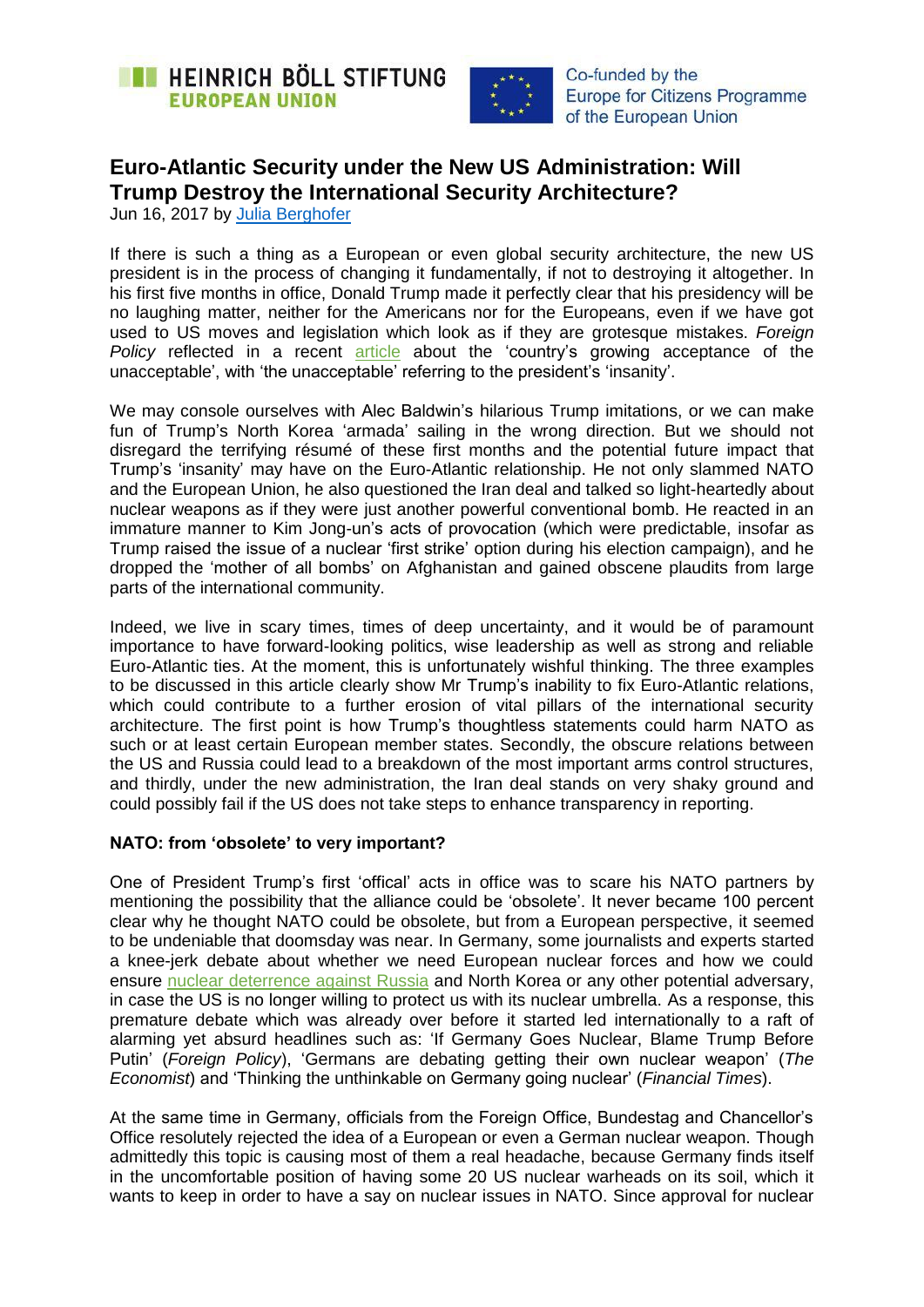# **EXECUTE HEINRICH BÖLL STIFTUNG EUROPEAN UNION**



#### Co-funded by the **Europe for Citizens Programme** of the European Union

weapons could hardly be lower in Germany (according to a recent opinion poll, 85 percent would like to see the American bombs being removed from the military base in Büchel), they prefer not to have a broad public debate about a "German bomb".

The debate about European nuclear weapons might seem odd and unrealistic, but it becomes more understandable if you look at the fact that Trump is able and willing to erode one of NATO"s key features: its credibility. No matter if you support or oppose the concept of nuclear deterrence, it is obvious that deterrence only works if it is credible. And there is no credible deterrence if the US questions the persistence of the nuclear umbrella for its nonnuclear partners. Instead of reassuring them of US assistance, the new US president openly suggested that more countries (including Japan and South Korea) should have nuclear weapons, which would not only mean a breach of the NPT obligations but could also lead to a new nuclear arms race in Asia.

A second wake-up call for most NATO member states must have been the awkward encounter of senior US politicians and Europe"s political elite during this year"s Munich Security Conference in February. Vice-president Mike Pence delivered greetings from Trump along with an ultimatum regarding the two percent goal which the NATO states agreed on in 2014. This rule set out that NATO members should at least try to spend two percent of their respective GDP on military defence. Up until now, apart from the US (3.61%), only Greece (2.38%), the UK (2.21%), Estonia (2.16%) and Poland (2%) meet this criterion. Others like Canada (0.99%), Germany (1.19%) or Belgium (0.85%), [are falling short.](http://www.businessinsider.de/nato-share-breakdown-country-2017-2?r=US&IR=T)

The two percent debate is nothing new. President Obama urged his European allies on several occasions to spend more on defence. At the end of his term in office, he particularly commended Greece's ability to meet the two percent goal even in difficult economic times. Also the debate about the Alliance"s future strategic concept and its nuclear posture is inevitable and, given the aggravated international security environment, NATO urgently needs to reposition itself in order to guarantee its preparedness to meet emerging challenges like terrorist, cyber security and energy security threats.

But the way Trump has confronted the other NATO states with the two percent ultimatum can be understood as an unspoken menace to those countries that are not able or willing to raise their military spending, suggesting that they might not be eligible to benefit from the US military assistance as long as they do not pay their "fair share". He did not say this explicitly but when he refers to an "unfair" situation, he indicates that the security assurances which the US provided in the past might become a privilege which is only available if something is given in return. In a worst case scenario, we could see the emergence of a two-class system in Europe: one group will consist of countries that meet NATO"s obligations regarding military spending and thus can further rely on US nuclear deterrence and military support. The other group refuses to raise its defence expenditures and as a consequence will have to live with a deep uncertainty about whether the core mechanism of the Alliance – common assistance in case of a military attack – will still be in place, should it come to it.

A careful observer of Trumpian drama might point out that most recently, Trump and NATO Secretary-General Stoltenberg had a fairly conciliatory encounter, during which the president admitted that NATO is "no longer obsolete", since it is now able to adequately address terrorism (though in fact it has not changed its strategic concept since January). These words are worth nothing. It is a key characteristic of Trump to insult and offend people and institutions one day and to praise them the next. There is simply no guarantee that he will not change his mind or that he would not let the NATO partners down without hesitation.

### **The US and Russia: good friends, bad deals**

Trump"s relationship with Russia, in particular Russia"s president Vladimir Putin, is more than dubious. In January, former US vice-president Joe Biden raised concerns over the new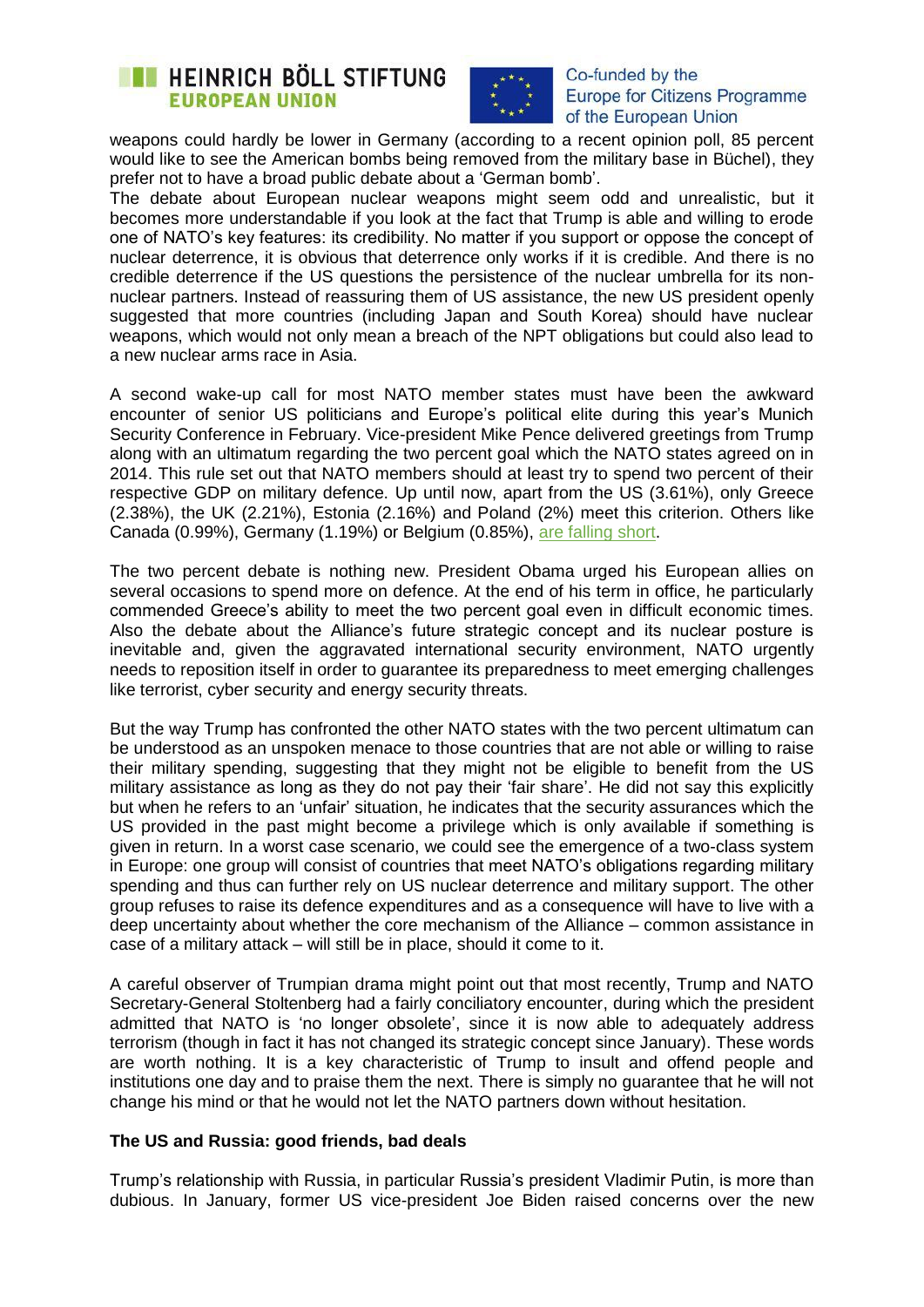# **EXECUTE HEINRICH BÖLL STIFTUNG EUROPEAN UNION**



#### Co-funded by the **Europe for Citizens Programme** of the European Union

administration's close ties to Russia. The department of justice started an inquiry into relations between Trump"s election campaign and Russia after he fired FBI director James Comey. Indeed, there is an urgent need for investigation, but nevertheless this question upstaged far more pressing issues, like for example the unsolved problem how the Western countries should handle Russia, the illegal annexation of Crimea and possible Russian nuclear threats against Eastern Europe or the Baltic countries. In recent decades, the balance of nuclear deterrence, non-proliferation and strategic dialogue over the perseverance of key arms control treaties formed an obvious and inevitable focus of US-Russian relations. These treaties and the dialogue were vital for security and strategic stability, not least in Europe.

Back in 2014, mutual accusations concerning a possible violation of the Intermediate-Range Nuclear Forces (INF) treaty between the US and Russia started. High-ranking officials and experts from the EU, US and Russia agree today that the "problem of attribution" is still not solved and that it is getting even worse. At the same time, the expiration of the New START agreement is looming on the horizon. Bringing about the entry-into-force of New START was an outstanding achievement during Barack Obama"s presidency, given the fact that two of its planned successors – START II and START III – have never been signed or never entered into effect, respectively.

In exchange for Republican approval for New START in the Senate, Obama raised the US' spending on nuclear modernisation. In the final year of his presidency it became clear that America will spend [a lot more on new weapons than on non-proliferation.](http://www.npr.org/sections/parallels/2016/05/25/479498018/obamas-nuclear-paradox-pushing-for-cuts-agreeing-to-upgrades) Nonetheless, New START, which aims at reducing Russian and US overall strategic nuclear forces, is a wellfunctioning and trust building agreement. In a recent [publication,](https://fas.org/blogs/security/2016/10/new-start-data-2016/) arms control expert Hans Kristensen highlighted that "[the] ongoing implementation of the New START treaty is one of the only remaining bright spots on the otherwise tense and deteriorating relationship between Russia and the United States." This is true for the moment, but yet, there is no guarantee that both parties will engage in negotiations over an extension of the treaty after its expiration date in 2021 or about a new treaty which could replace New START. An extension of the agreement could be concluded for another five years beyond 2012, by mutual agreement.

Currently there are two major obstacles which are likely to hinder negotiations on this important treaty. First, the resolution of concerns about the compliance with the INF treaty would be a prerequisite for further arms control talks and agreements between the US and Russia. Only little reason for hope remains, since both the Russians and the Americans deny that they are breaching their INF obligations, and from a technical standpoint it is difficult to proof. To this point, political discussions at expert or senior level have not led to a resolution of the compliance dispute. The Arms Control Association [stated](https://www.armscontrol.org/Issue-Briefs/2016-10-25/Next-Steps-on-US-Russian-INF-Treaty-Dispute) that "neither side had sought to use the dispute resolution mechanisms" allowed by the treaty, the so-called Special Verification Commission. From the US side, as long as the INF dispute remains unresolved, chances are little that Republicans in congress would support a new nuclear arms agreement with Russia or an extension of the New START, even though Democrats tend to be more interested in arms control talks with Russia.

A second critical point is that Trump already rejected the extension of New START in a phone call with Putin in February. According to [Reuters,](http://www.reuters.com/article/us-usa-trump-putin-idUSKBN15O2A5) he denounced the Obama-era arms control agreement as favouring Russia. US officials, who had knowledge of the call, said that when Putin raised the possibility of extending the deal, Trump paused to ask his aid what the treaty was and then refused. The phone call with Putin not only shows that the US president is not adequately prepared for discussions with foreign leaders, but added to concerns that there will be no substantial arms control relationship between the US and Russia in the near future. This implies not only the vanishing of an elementary point of American nuclear strategy but it could lead to a situation where the two biggest nuclear powers would be free from any nuclear weapons limitations, potentially setting the stage for a new arms race.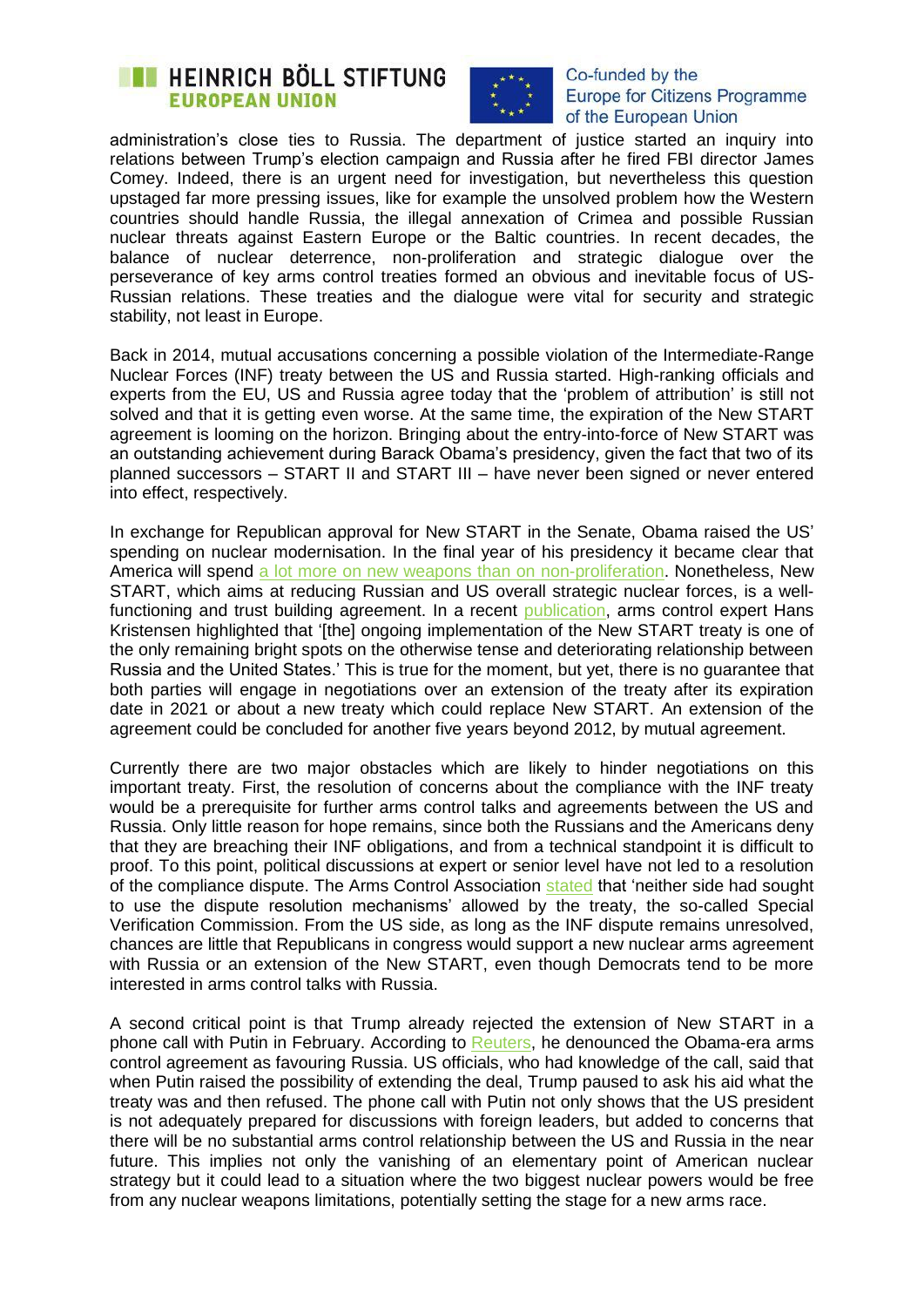



Co-funded by the **Europe for Citizens Programme** of the European Union

For Europe, a breakdown of these two pillars of nuclear arms control would not only mean that the relations between the US and Russia are getting worse and therefore also the relationship between Europe and Russia, since Europeans are America's closest allies. It also means that European politicians will have virtually no say in nuclear issues, since there are no legal aspects which could serve as leverage to remind the US and Russia of their disarmament obligations.

#### **Iran: Trump flip-flops over the 'worst deal ever'**

Trump"s disdain for the Iran deal is just as big as his despise of New START. He once called the landmark nuclear accord between Iran and the "P5+1" (the US, Russia, China, France, UK plus Germany) 'the worst deal ever'. Back in December 2016, the European Union, who acted as a third party mediator in the negotiations with Iran, warned the incoming US administration not to destroy the Iran deal. As a response, the US president tweeted in [February:](http://www.bbc.com/news/world-us-canada-39950827) 'Iran is playing with fire – they don't appreciate how "kind" President Obama was to them. Not me!" Contrary to the president"s rude criticism and his vows to tear up the deal, the White House has renewed the sanctions relief for Iran in May. At the same time, the US Treasury imposed a couple of new and more targeted sanction on specific Iranian officials. If things carry on like this, the survival of the Iran deal appears to stand on shaky ground, also because Trump does not stop confusing his political allies.

But it would be a one-sided view if one does not look at the flaws of the nuclear accord. The implementation of the Iran deal was a prominent issue during the Non-Proliferation Treaty conference (NPT PrepCom 2017) which took place in the first two weeks of May at the UN Headquarters in Vienna. During a side event organised by the Vienna Centre for Disarmament and Non-Proliferation, Valerie Lincy, Executive Director of the Wisconsin Project on Nuclear Arms Control noted that the core problem of the Iran deal was its substantial lack of transparency. Lincy calls it a "paradox" that the International Atomic Energy Agency (IAEA), that is in charge of reporting on and inspections of Iran"s nuclear activities, is collecting more information than in the past, but its reporting pursuant to the Joint Comprehensive Plan of Action (JCPOA) [actually contains less information.](http://www.iranwatch.org/sites/default/files/iran_watch_report_-_transparency_02-01-2017_1.pdf)

The IAEA regularly reports on Iran"s nuclear material stockpiles, centrifuge operations and certain research and development activities. Lincy believes that the problem lies in the interpretation of related UN Security Council and IAEA Board of Governors resolutions, and therefore an adjustment of this interpretation was urgently needed in order to ensure the survival of the deal. Without overall transparency, she noted, there is no chance to determine whether the deal is being successfully implemented or not. Given this situation, the US administration should be careful to criticise the agreement and rather seek to improve it, for example it could ask the JCPOA's decision-making body, the Joint Commission, to change its rules governing confidentiality. It should also closely coordinate its actions regarding Iran with the EU and the other states who were involved in the negotiations.

What we now witness is quite the opposite. We see that diplomatic ties between the US and Iran are eroding and even though the US has for the moment agreed on the survival of the deal, there is no guarantee that this is a final decision. Thereby, the successful implementation of the nuclear accord is not only in Iran"s economic interest but is also important for the EU and the whole system of international arms control and nonproliferation. This deal is an excellent example for the impact of targeted sanctions and the strength of diplomatic talks. In times where disarmament efforts are stalled by stalemate and North Korea keeps reminding us that non-proliferation measures do not work with absolute certainty, the Iran deal is a positive example which has to be uphold by the negotiating parties. This applies particularly for the EU, since its Member States ceased to seek for a consensus on nuclear disarmament and arms control due to high tensions over this issue. It